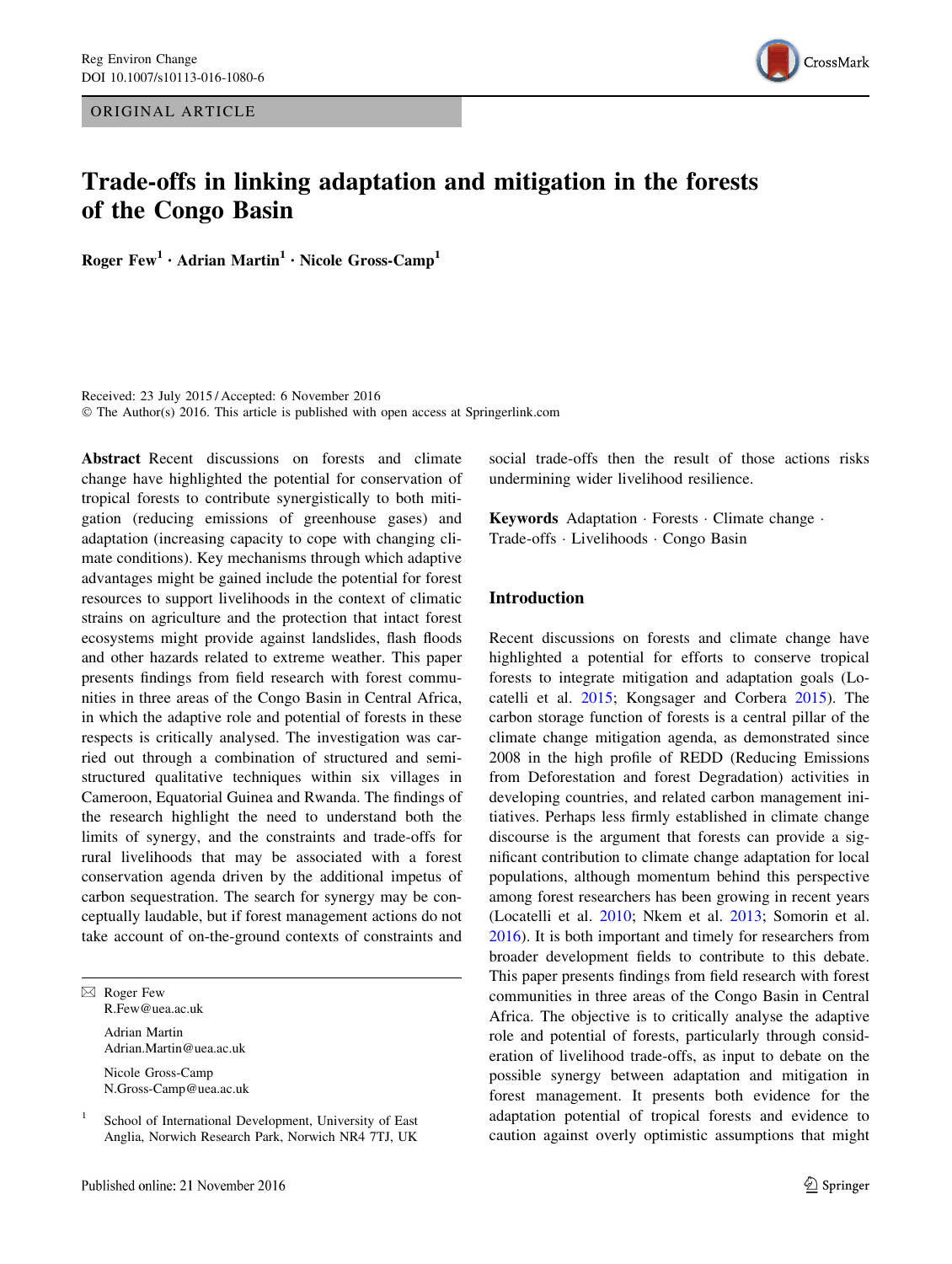downplay the trade-offs for livelihood resilience associated with a mitigation agenda.

Recent global agreement to try to limit global average temperature increase to within 2 degrees above pre-industrial levels will require a highly ambitious mitigation effort (Frame et al. [2014;](#page-11-0) Anderson [2015\)](#page-11-0), and it is extremely likely that forest-based interventions will continue to be relied on to play a key part. Tropical and sub-tropical forests hold around 55% of global forest carbon stocks, with more than half of this being in biomass (Parrotta et al. [2012\)](#page-12-0). Forest loss and degradation constitute the second largest anthropogenic source of carbon dioxide, estimated by Harris et al. ([2012\)](#page-11-0) at 7–14% of global emissions. The influential review of the economics of climate change by Stern ([2007](#page-12-0)) recognised deforestation as a comparatively low-hanging fruit for climate mitigation owing to its low unit costs.

The idea that low-cost forest-based mitigation could also bring co-benefits to local communities, including greater livelihood resilience, was prominent in the Bali Action Plan agreed at the 13th Conference of Parties of the United Nations Framework Convention on Climate Change (UNFCCC) in December 2007. This connects with an increasingly popular view that forest-based mitigation can provide 'win–win' outcomes that show synergies between mitigation and adaptation: i.e. simultaneously reducing net emissions of greenhouse gases and increasing people's capacity to cope with changing climate conditions. This reasoning especially applies if adaption is considered broadly, as activity that renders livelihoods more resilient. Resilience, in this sense, can be understood as the capacity both to maintain functions in the face of external stresses and to adapt to change (Nelson [2011;](#page-12-0) Saxena et al. [2016](#page-12-0)). There are several causal pathways by which forest conservation and enhancement is thought to contribute to resilience, commonly articulated through the concept of ecosystem services (ecosystem services refer to the benefits people derive from ecosystems). Firstly, there is increasingly strong evidence that biodiversity supports not only ecosystem productivity but also stability of ecosystem functions, making human use of ecosystems for agriculture and fisheries better able to absorb climate shocks (Cardinale et al. [2012](#page-11-0)). Secondly, there is growing acknowledgement that forests make more direct and substantial contributions to human food security through, e.g. wild harvests and agroforestry systems, and serve as safety nets at times when extreme weather reduces farmed crops (Vira et al. [2015\)](#page-12-0). Thirdly, forest cover can help to reduce the occurrence of climate-related hazards such as landslides, floods and droughts (Bele et al. [2013;](#page-11-0) Robledo et al. [2012](#page-12-0); Wahlstrom [2015\)](#page-12-0).

The prospect of designing forest policies and interventions that integrate mitigation and adaptation outcomes is highly attractive. However, whilst we highlight possibilities for such integration we argue that progress towards this will require full attention to a range of trade-offs. We have learnt that 'win–win' outcomes are rarely guaranteed, even when they appear plausible in theory (McShane et al. [2011](#page-12-0)). Indeed trade-offs, not synergies, are the norm for ecosystem management outcomes and our understanding of why this is so has been enhanced by critical thinking around ecosystem services (Bennett et al. [2009;](#page-11-0) Howe et al. [2009](#page-11-0)). Firstly, ecological trade-offs can be said to occur where ecosystem management enhances one or more ecosystem service at the expense of reducing at least one other service (Rodríguez et al. [2006;](#page-12-0) d'Amato et al. [2011](#page-11-0)). Most commonly, such ecological trade-offs occur between demand for ecosystems to produce food and support livelihoods, and demands for them to produce regulatory services (Raudsepp-Hearne et al. [2010\)](#page-12-0). Secondly, tradeoffs have a social dimension, where the interests of some stakeholders conflict with the well-being of others (Daw et al. [2015\)](#page-11-0). This can be closely linked to ecological tradeoffs, e.g. where one stakeholder prefers management of forests to maximise biodiversity whilst another prefers management to maximise forest food availability. But it can also occur where management changes access regimes, such that the capture of an ecosystem service by one stakeholder group, reduces access for other stakeholders. Thus ecosystem service trade-offs are ultimately linked to power relations among stakeholders (Howe et al. [2009](#page-11-0); Sikor [2013](#page-12-0)).

Spatial and temporal dimensions cut across these ecological and social dimensions of trade-offs (Rodríguez et al. [2006\)](#page-12-0) and are particularly relevant to mitigation and adaptation (Harvey et al. [2014\)](#page-11-0). For example extensification of cash crop production might improve local economic livelihoods and thereby ability to cope with weather variability in the short term but may undermine mitigation of global climate change. More generally, trade-offs between food production and climate regulation commonly involve conflict between local interests (both short-term subsistence and longer-term adaptation) and global interests (both climate regulation and biodiversity conservation) (Tol  $2005$ ; Ibarra et al.  $2011$ ; Sikor  $2013$ ). This is not to say that mitigation and adaptation, and global and local interests, are necessarily incompatible—but to recognise that the existence of trade-offs cannot be overlooked and should be the subject of analysis.

The findings reported in this paper provide additional empirical evidence to feed into this debate. They are based on case study research conducted in six communities within and close to forest environments in three areas of the Congo Basin. The next section introduces the sites and the methods of data collection. This is followed by a brief note on local perceptions of the climate-related stresses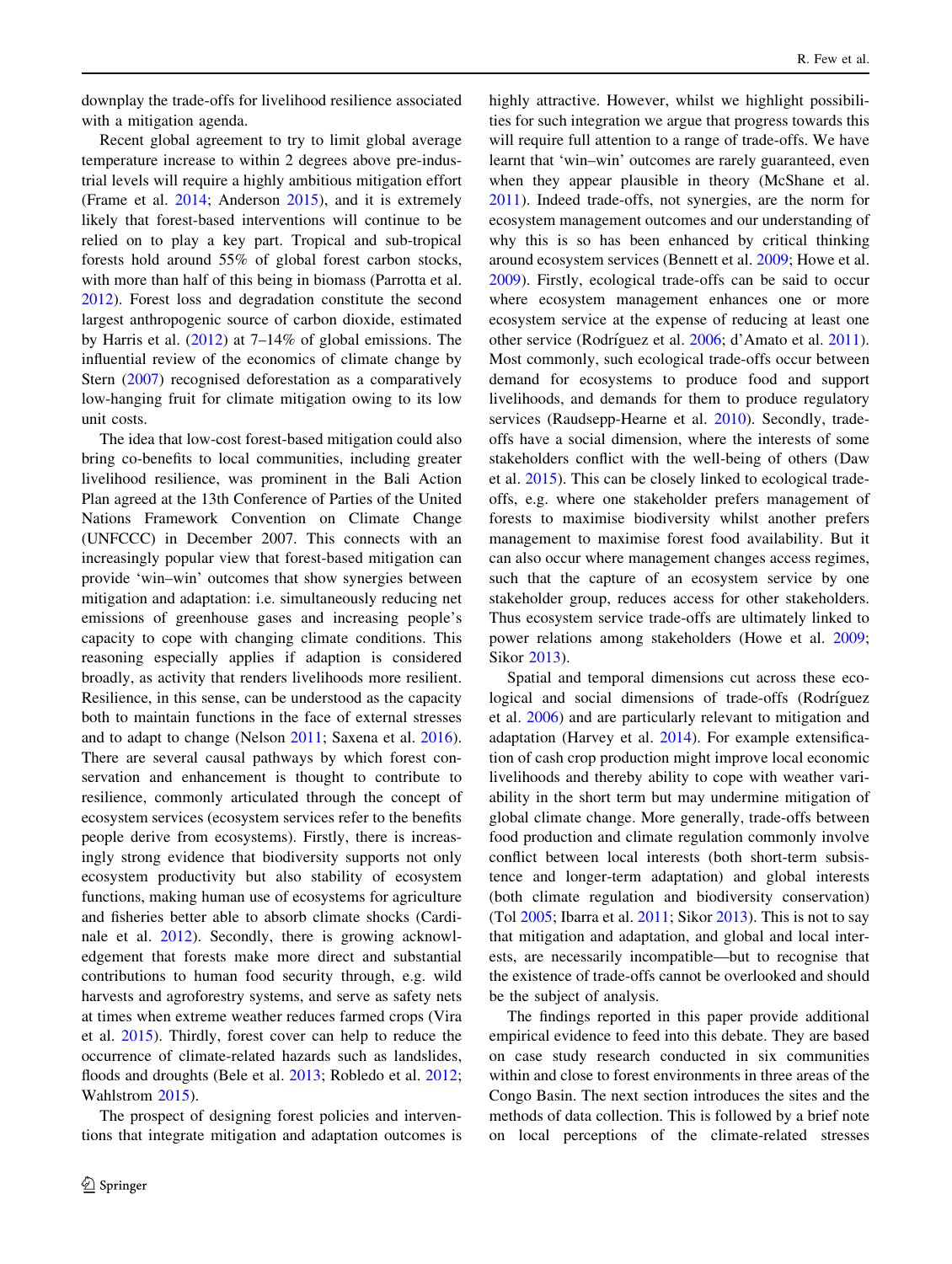

Fig. 1 Location of the study areas and the corresponding CBFP regional landscapes

experienced in the sites. Two major sections then follow, discussing the role that forests play in supporting livelihoods and well-being, and the actual and potential tradeoffs for local people associated with forest conservation and/or reforestation. The concluding section draws out implications of the empirical findings for mitigation adaptation integration debate.

#### Case studies context and methodology

The research was undertaken from July 2012 to March 2013 in a total of six villages in three countries—Cameroon, Equatorial Guinea and Rwanda. The research was designed to help describe how forest communities are experiencing and adapting to environmental change, and the role that forest resources and environmental management policies play in terms of people's livelihoods. It was part of a wider project, Climate Change and Forests in the Congo Basin (COBAM), aimed at supporting policy and practice in adaptation and mitigation in the forests of Central Africa.

The study areas in each country (see Fig. 1) lie within one of the Congo Basin Forest Partnership 'landscapes' prioritised under the Congo Basin Ecosystems Conservation Support Programme (PACEBCo): the Tri-National de la Sangha landscape for the area in south-east Cameroon, the Monte Alen-Mont Cristal landscape in central Equatorial Guinea, and the Virungas in north-west Rwanda. For each landscape, baseline assessment studies undertaken at an earlier phase of the COBAM project were used to select two sites for detailed research. These villages were Djalobekoue and Mang (Cameroon), Atom and Kukumankok (Equatorial Guinea), and Kamiro and Masasa (Rwanda).

Table [1](#page-3-0) provides some brief information on the study sites and their contexts, which vary considerably, not least in terms of the systems applied for forest management. For example, at the Rwanda site, forest conservation is governed under a state-run Protected Area, whilst community forest management formed part of the governance mix at the Cameroon sites in a country preparing forests for REDD+ (an extension to the aims of REDD that highlights the role of conservation, sustainable management of forests and enhancement of forest carbon stocks) under the UN REDD readiness programme. This diversity of contexts and interventions is important for the purposes of this paper. Our ambition here is not to describe or predict the outcomes of a particular intervention, but rather to highlight the way in which trade-offs exist across a wide-range of contexts. The observation of such trade-offs across different contexts strengthens confidence that they are an intrinsic effect of intervention in this field.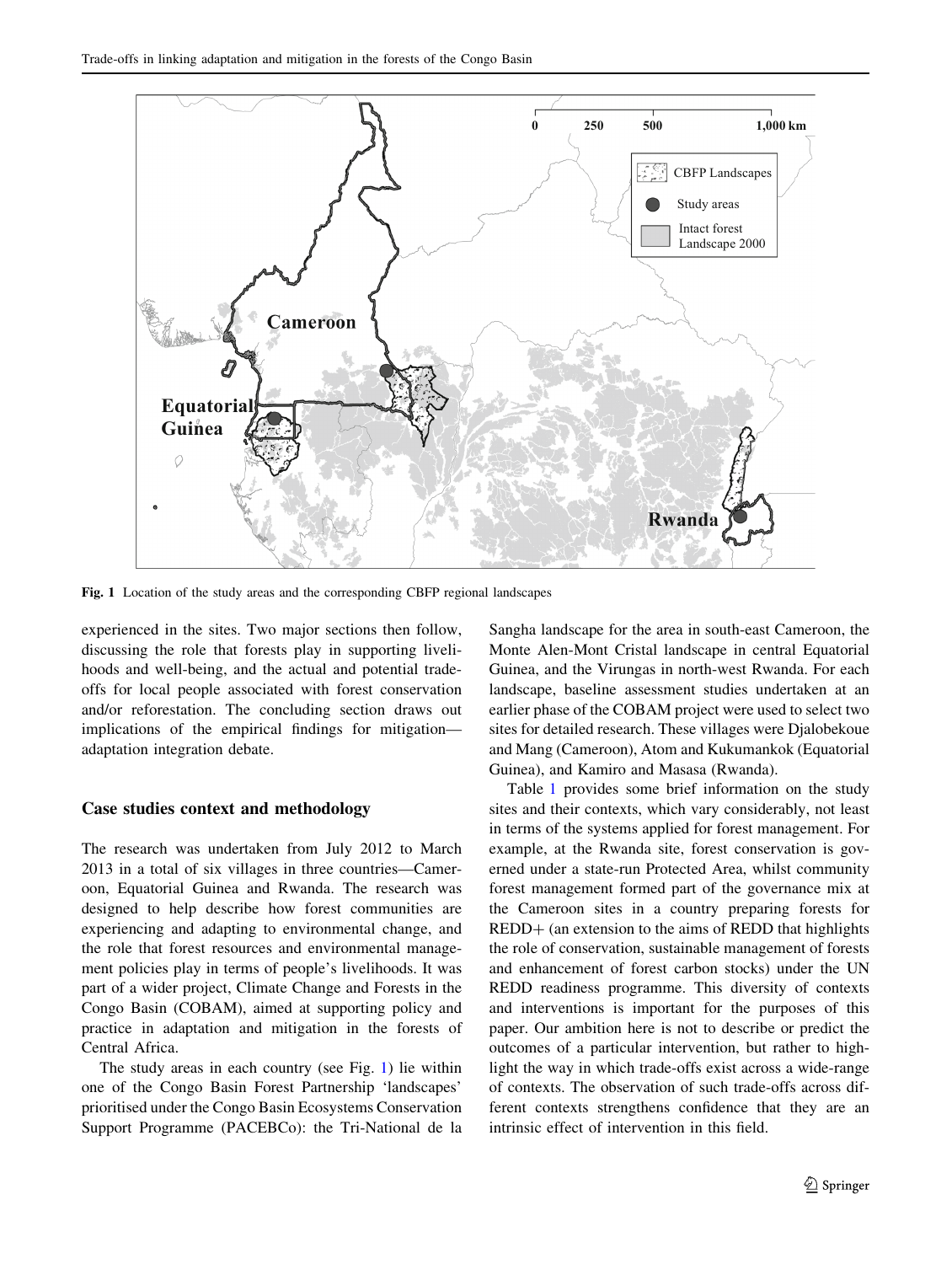<span id="page-3-0"></span>

|  |  |  |  |  | <b>Table 1</b> Study sites and the local/national context |  |
|--|--|--|--|--|-----------------------------------------------------------|--|
|--|--|--|--|--|-----------------------------------------------------------|--|

| Country              | <b>Sites</b>                                                                                                                                                                                                                                                                                                                                  | Land/forest management context                                                                                                                                                                                                                                                                                                                                                                                                                                                                                                                                                                                                                                                                                                                                                                                                                                                                                                                                                                                                                                                                                                                                                                                                                            |
|----------------------|-----------------------------------------------------------------------------------------------------------------------------------------------------------------------------------------------------------------------------------------------------------------------------------------------------------------------------------------------|-----------------------------------------------------------------------------------------------------------------------------------------------------------------------------------------------------------------------------------------------------------------------------------------------------------------------------------------------------------------------------------------------------------------------------------------------------------------------------------------------------------------------------------------------------------------------------------------------------------------------------------------------------------------------------------------------------------------------------------------------------------------------------------------------------------------------------------------------------------------------------------------------------------------------------------------------------------------------------------------------------------------------------------------------------------------------------------------------------------------------------------------------------------------------------------------------------------------------------------------------------------|
| Cameroon             | Djalobekue and Mang are located 7 and 40 km, respectively,<br>from the main town of Yokadouma in south-east Cameroon.<br>The village economies are dominated by agricultural<br>production for subsistence and cash crops, with cassava,<br>plantain, corn, coffee and cocoa as principal crops (Devisscher<br>et al. 2013)                   | The south-east of Cameroon is one of the most sparsely<br>populated areas of the country, with a population density of<br>less than 5 people per km <sup>2</sup> . Secondary forest and clearings for<br>cash crops start at the periphery of the study villages, with<br>primary forest located several kilometres from the village<br>centre. Villagers enter the forest for hunting and small-scale<br>extractive use of non-timber forest products (NTFPs).<br>Industrial logging concessions and mineral extraction occur in<br>the wider area around the Cameroon sites (Devisscher et al.<br>2013). Mang shares the 5500 ha Mpiemog Community Forest<br>with three additional villages, whereas Djalobekue is among<br>seven villages sharing the management of the Morikoulaye<br>Community Forest (5000 ha). Cameroon has promoted<br>community forests and more recently REDD+ as a means to<br>assist in communities' ability to adapt to climate change<br>(Dkamela 2011). Community forests have been legally<br>recognised in Cameroon since 1994 but remain largely<br>managed <i>de facto</i> by village or clan leaders                                                                                                                  |
| Equatorial<br>Guinea | Atom and Kukumankok are located approximately 140 km by<br>road from the coastal port of Bata in Equatorial Guinea.<br>Economic livelihoods are principally agricultural, including<br>slash-and-burn production systems for subsistence and cash<br>crops, including cassava, plantain, groundnut and sugar cane<br>(Pavageau et al. 2013a)  | Forest cover is relatively high in Equatorial Guinea with<br>relatively low deforestation pressures and a population density<br>of 16 people per km <sup>2</sup> (Mugnier Martinez-Plaza (2009).<br>Secondary forest and clearings for cash crops start at the<br>periphery of the study villages, with primary forest located<br>several kilometres from the village centre. Villagers enter the<br>forest for hunting and small-scale extractive use of non-timber<br>forest products (NTFPs). There is a history of logging in the<br>forests around the Equatorial Guinea sites (Pavageau et al.<br>2013a). The government of Equatorial Guinea has been<br>developing mechanisms to allow communities to benefit from<br>the protection of carbon through for example REDD+ finance<br>and local forest management. Although the country recognises<br>communities' rights to manage forests traditionally associated<br>with their villages, only a small number of communities are in<br>possession of land certificates (GoEG 1997a, 1997b; Nguema<br>and Pavageau 2013)                                                                                                                                                                          |
| Rwanda               | Kamiro and Masasa lie adjacent to the Volcanoes National Park,<br>about 120 km north-west of Kigali by road. Agriculture is the<br>main livelihood in these communities, with production of<br>crops such as potatoes, maize, sorghum, peas, wheat and<br>beans, together with tea, pyrethrum and other cash crops<br>(Pavageau et al. 2013b) | Rwanda is the most densely populated of our study sites with an<br>average density of 300 people per $km2$ . At the study sites the<br>landscape is predominantly agricultural, with fields extending<br>up to the boundary of the Volcanoes National Park.<br>Agricultural plots tend to be small, on average between 0.25<br>and 0.8 ha, and fuelwood is collected predominantly from<br>plantations or private woodlots. Land titles are registered at<br>the national level, creating a more tightly formalised system<br>than is present in the other two countries. Rwanda has<br>integrated forest and land management into its institutional<br>architecture on climate change mitigation and adaptation,<br>spurred by adoption of a National Adaptation Programme of<br>Action (RoR 2006, 2011) and a Green Growth and Climate<br>Resilience strategy (RoR 2011). Adaptation interventions have<br>focussed particularly on projects to combat soil erosion and<br>landslides as well as the development of alternative energy<br>sources to wood. Gebauer and Doevenspeck (2015) argue that<br>the climate risk reduction agenda has also legitimised<br>contentious cases of resettlement of communities from<br>landslide/flood hazard zones |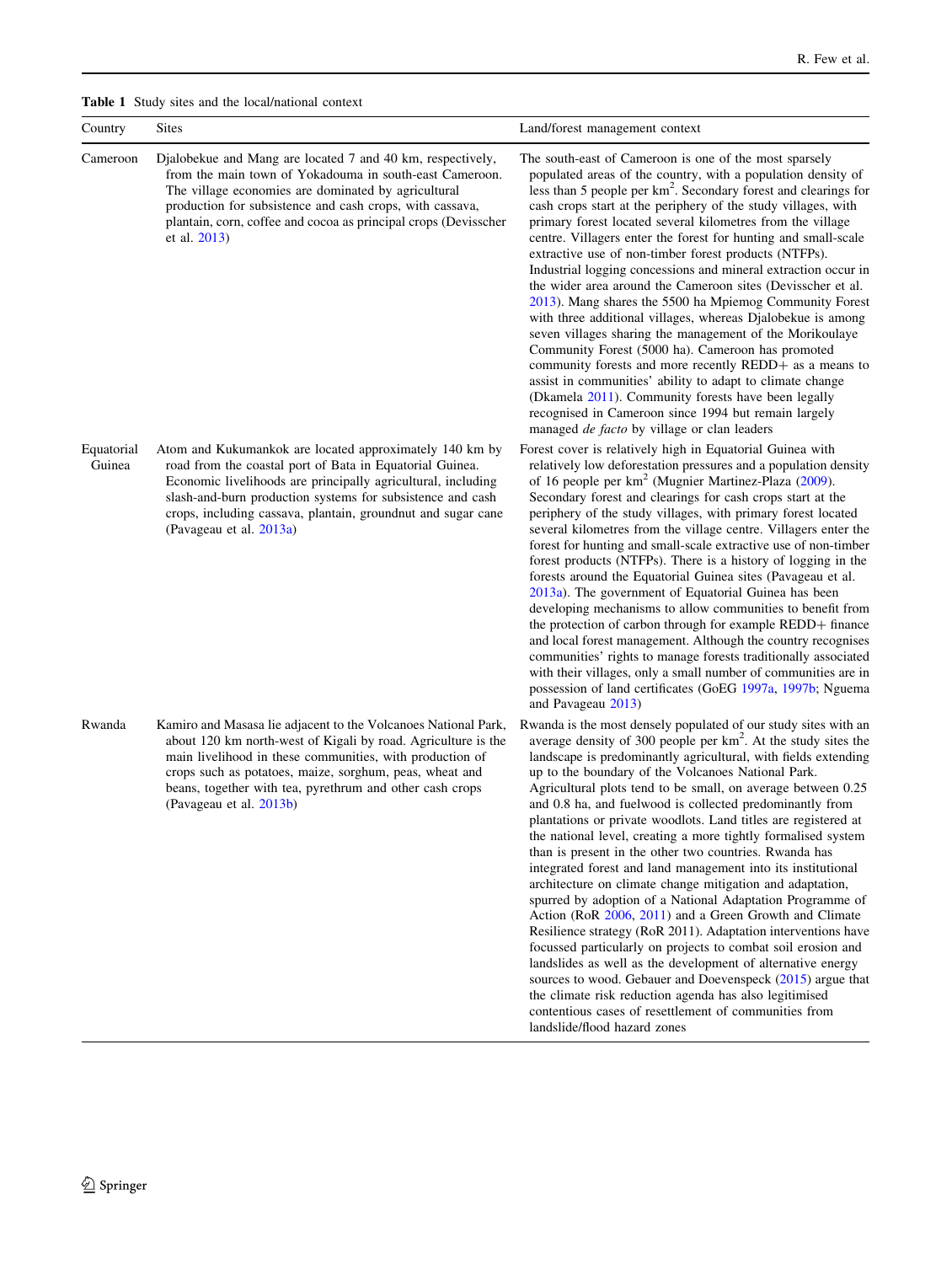In each country, field research was conducted in collaboration with COBAM local partners ROSE (a network of NGOs in southeastern Cameroon) in Cameroon, INDEFOR-AP (National Institute for Forest Development and Protected Areas System Management) in Equatorial Guinea, and ARECO-RWANDA NZIZA (Association of Rwandan Ecologists) in Rwanda. The methodology for this phase of the research was a combination of structured and semi-structured qualitative techniques, conducted in the local languages (Mbimou, Fang and Kinyarwanda) and subsequently translated. $\frac{1}{1}$ 

Research activities in each village commenced with a group interview with community leaders to identify major environmental changes/events and their consequences, and to understand local patterns and how forest was managed locally.

Subsequently, 20 households were selected at random in each of the six villages, with interviews conducted with one or more heads of household. Because the Cameroon villages contained residents of the Baka ethnic minority group, we stratified the sample to include five Baka households. The interviews were structured in the first stage to track household social and economic trajectories, perceptions of environmental change, and changes in access to resources. This was followed by semi-structured, second-stage discussions designed to explore householders' perceptions of major livelihood threats and possibilities for adaptive action, and broader perspectives on forest and land use management.

In the sections that follow we explore some of the findings from this data, across the study sites and the 126 household and group interviews. It is recognised that the qualitative focus of the research did not enable the team to survey a statistically representative sample of the population of each village, nor provide for a rigorous social stratification of data. However, the team believes that the complex nature of the topic and the process of discussion that it required with interviewees made it difficult to justify use of extensive survey techniques. It is through intensive qualitative work that the subtleties and trade-offs of forest-based adaptation can best be explored; and it is the perspectives that emerge from people's individual testimonies that are most illustrative and informative at this stage in assessing the potential of mitigation—adaptation synergies on the ground.

#### A note on climatic stresses

As part of the research we initially analysed how villagers in the six sites perceive their vulnerability to climate stresses arising from climate variability and change.

Understanding perceptions of climate stresses is key to understanding both how people respond (or not) in an adaptive sense and their perspectives on the priorities and appropriate modes for intervention (Vedwan and Rhoades [2001](#page-12-0)). Though there is not the space in this paper to detail the findings on perceptions of climate stresses, it is useful to note briefly the key points raised (for more detail please see Few et al. ([2014\)](#page-11-0).

In all six villages heavy rains, flooding and high winds were commonly raised as priority 'environmental problems', but the most consistently raised issue in group and household interviews was an increasing unpredictability of rainfall and shifting patterns of seasonality (expressed by 90% of interviewed households in Cameroon, 60% in Rwanda and 83% in Equatorial Guinea). Soil erosion associated with heavy rains was considered a particular problem in the Rwandan sites, with instances of gullying recently taking place in the vicinity of the villages on the lower flanks of the volcanoes.

Villagers described that the unpredictability of the rains has consequences that included disruption to planting and other seasonally timed production activities, ecological impacts on crop disease prevalence and, ultimately, reduced crop yields. Production losses have wider repercussions for human well-being because of their impact on subsistence and income. Households suffering from crop disease in Cameroon stated that the loss of income led to a need to reduce expenditures on household items and children's school fees. It is important to recognise the way that climatic impact on farming can have a cascading effect on many other aspects of people's livelihood assets.

Of course, climatic stress on livelihoods does not occur in isolation from wider socio-environmental pressures and dynamics. The impacts identified by villagers in the six sites were also associated directly and indirectly with other factors. In Equatorial Guinea, for example, an environmental change factor of widespread concern was a growing incidence of crop raiding by wild animals, which was already said to be depleting crop production. This exacerbated the effects of climatic stresses on crop production. In Rwanda, a key exacerbating socio-political factor was felt to be policy constraints on land use. Policies on crop planting in Rwanda have exerted tight controls on what can be grown by farmers. Both these issues are explored in greater depth later in the paper.

#### Adaptation via mitigation: the potential

Given the problems and adaptive constraints noted above, a key objective of the research was to gauge the extent to which people are, or could be, drawing on forest resources as an adaptation resource. This links to the ideas of

<sup>&</sup>lt;sup>1</sup> The research team has endeavoured to ensure that quotes provided in the paper are as faithful as possible to the original words of the interviewee.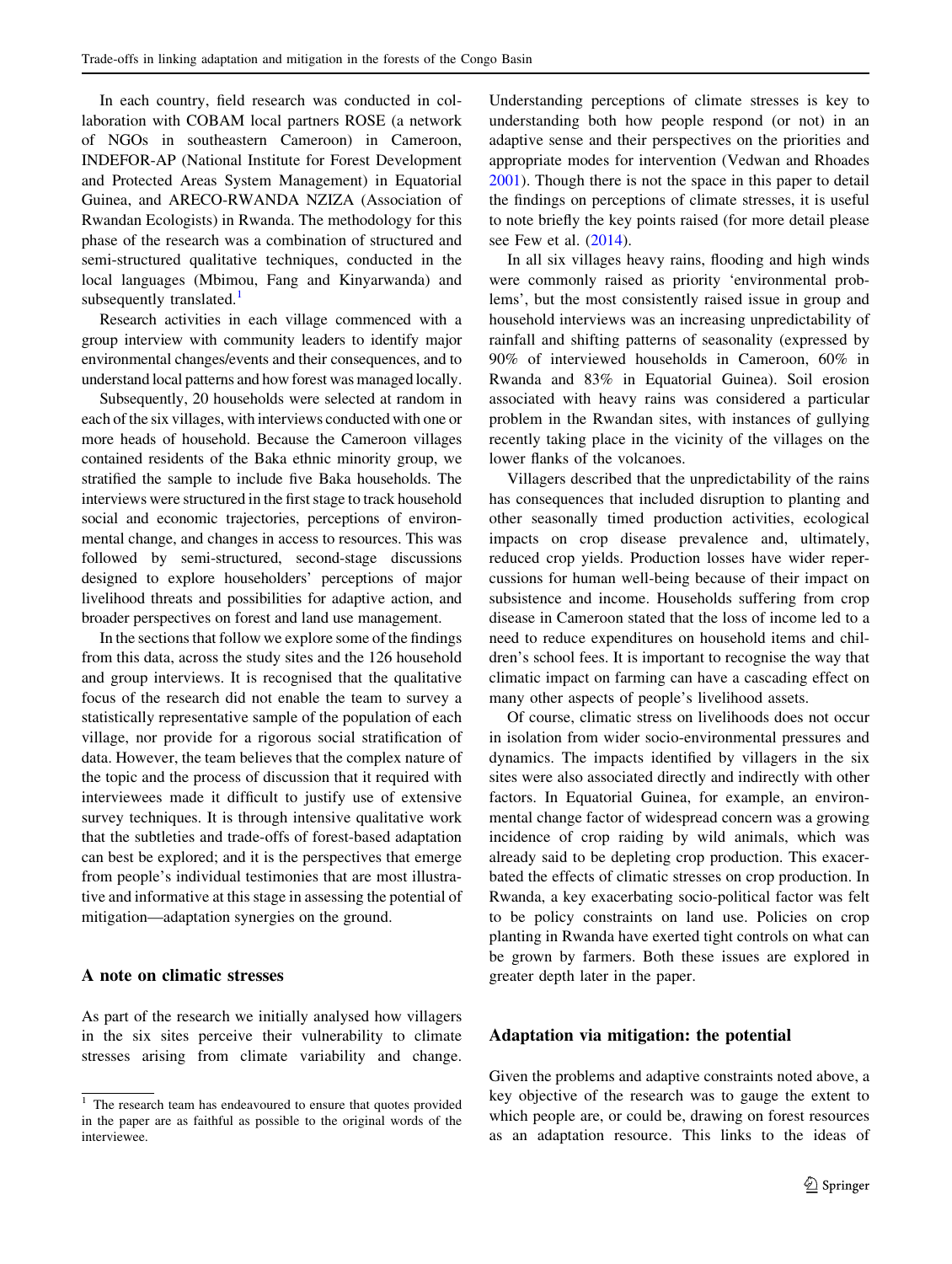deriving adaptive co-benefits from mitigation via carbon management. However, in order to understand this potential synergy between adaptation and mitigation in a humid tropical environment, the role and potential of arboreal landscapes to contribute to livelihood support and resilience has to be critically analysed. This includes giving voice to the priorities and concerns of local communities.

Through the evidence of people's testimonies, we now examine in more detail how communities can derive benefit for livelihood resources from forest landscapes (the surrounding forests and standing trees on their land), together with the constraints on these benefits. In the section that follows, we then concentrate on the possible tradeoffs.

### Forests as a source of income and subsistence (ordinary use)

Utilisation of products from the forest is woven into the traditions of all these settled villages, although it should also be noted that both availability of forest resources and level of dependence on them are dynamic conditions. In Cameroon 25 of the households reported deriving income from the sale of NTFPs collected from the forest including bushmeat, bush mango, fish, koko, caterpillars, djembe and djansang. In Equatorial Guinea, 39 households described the collection and sale of forest items in particular bushmeat, fish, palm oil, wild fruits and melongo (basket weaving material), and access to reliable water sources was also seen as a key benefit of the forests that surround the villages. For example, in Atom one householder (Atom 09) stated:

Yes I am interested [in protecting the forest], because I completely depend on forests for food and for earning money, medicine, drinking water, everything is found in the forest, therefore I want to it to stay.

In the Rwandan sites, the extraction of NTFPs from the park appeared to be at a low level though there was evidence that people did still occasionally enter the forest to collect resources like bamboo to sell. Discussions in one village suggested that some people also regularly accessed the park to collect firewood and bushmeat, and collection of water from watercourses in the park was undertaken by some households, particularly during the dry season. Moreover, many of the interviewed households were beekeepers and preferred to set their hives near the park boundary so that the bees could access the forest flowers.

Medicinal plant use occurs in all countries—reported by 17 households in Cameroon, 18 in Rwanda and 8 in Equatorial Guinea—and most of these plants can be sourced from the forest. However, many households in Rwanda indicated that the plants are cultivated around the home and less relied upon now that access to formal health care has improved.

In Cameroon, 35 households stated that there had been a decrease in NTFP availability, generally attributed to clearing of forest for new agricultural land and concurrent increase in demand for sale of such products. In Equatorial Guinea, there was a balance between those who perceived that NTFP availability was decreasing or becoming highly variable and those who felt there had been no change. Four households indicated that the distance travelled to access NTFPs had increased and five indicated that they felt the reduction in access was due to deforestation and competition with forest animals.

A total of 32 households in Cameroon and 22 households in Equatorial Guinea described bushmeat access as declining, with most who gave a reason attributing the decline to an increase in hunting activities, including greater use of guns and increased hunting for sale rather than subsistence. Discussions with villagers indicated that a recent change in hunting practices may have taken place, with fewer traps now set in the primary forest and more in the cultivated, secondary forest. This was also linked to the problem of crop raiding, with traps set to reduce crop losses doubling up as a source of bushmeat.

# Forests as an alternative source of resources (extraordinary use)

Some of the arguments around an adaptation value of forest management are that it provides an alternative source of resources or potential safety net (Nkem et al. [2010](#page-12-0), Wunder et al. [2014](#page-12-0), Vira et al. [2015](#page-12-0)). Only one household explicitly indicated that access to forest products currently acts as a kind of insurance against times when regular sources of incomes are lean, although another in Rwanda referred to a past safety net function of 'collecting bamboo' from the forest (Masasa 02). However, other forms of extraordinary use were also identified by interviewees.

In Equatorial Guinea, one of the key assets that a forested landscape was seen to bring was access to land. With a tradition of shifting cultivation, villagers viewed the forest as a resource from which one could obtain new farming land. In the words of one interviewee: 'We still have a lot of forests spare.... you can go to another place' (Atom 05). It seems that most commonly farmland was inherited but if necessary people cleared and claimed new plots in previously unfarmed areas of forest. Similarly, in the Cameroon sites, a commonly stated response to problems of declining crop productivity and/or spread of crop diseases was to abandon the plot and clear elsewhere in the forest. The irony in this sense is that the livelihood support (adaptation) value of the forest is the existence of unfarmed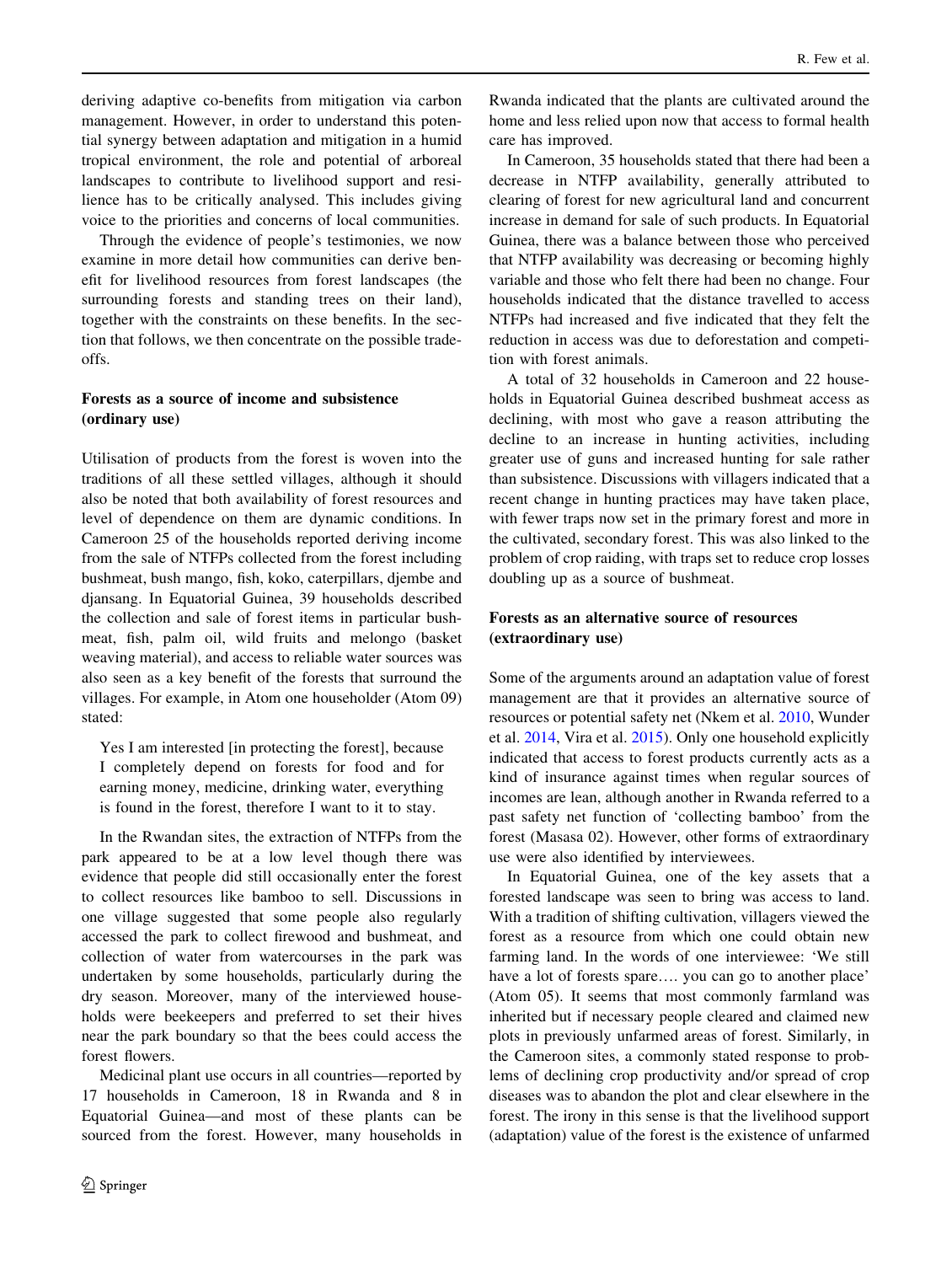land—but in bringing that support into operation the result is deforestation.

One other way in which the forest acts an alternative resource is provision of space for isolation and refuge. Animal diseases, in particular for chickens and pigs, were identified as a problem of increasing importance in Cameroon. One potential response identified by most households was to send the animals to the forest for protection during epidemics. Two households from Masasa (Rwanda) and two from Mang (Cameroon) spoke of using the forest as a place to seek safety during civil unrest and conflict.

## Trees on farms

To some extent, communities in the study villages had undertaken tree planting in and around their villages, which can be expressed as a 'forest management' measure to provide hazard protection, reduce land degradation and crop loss, and provide a source of fuelwood.

The effect of standing trees in buffering against wind and extreme temperature hazards was raised in the Equatorial Guinea sites, while in Rwanda a major reason for planting trees was to reduce gullying and soil erosion caused by intense rains and flash floods. In Cameroon, three villagers from Mang indicated that they had recently stopped felling trees on their cacao plots as a measure to prevent damage to cacao from exposure to increasingly intense sunshine. The potential to develop agroforestry further in the area was discussed during interviews, although households commonly expressed uncertainty about skills for successful tree cultivation and the compatibility of the trees with their crops, as well as issues of ownership if tree planting were to be supported externally.

Planting of trees for fuelwood was also a common motivation in the Rwandan sites. However, for some households this had not offset a reported decline in firewood access, and some stated that they were constrained in tree planting by labour resources. A contrasting three households reported an increase in firewood availability because of success in production of trees on their land. One household (Masasa 02) reported: 'Nowadays, no one is allowed to enter into the park for collecting firewood. We don't have fire problems because we planted our own woodlot.'

# Adaptation via mitigation: the trade-offs

In discussions with villagers, it was clear that most people derived positive benefit from forest resources in their surrounding environment. But it was also clear that the existence of the forest and the existence or potential existence of forest conservation practices were perceived to have negative implications for various aspects of people's livelihoods. We argue that it is vital for researchers to explore the negative, as well as positive, effects arising from the range of forest management interventions that are broadly intended to conserve trees and retain or enhance stocks of forest carbon. Here, we present these as a series of trade-offs for local people arising from maintenance and/or increase in forest coverage. In doing so, we refer to the conceptualisation of trade-offs as having ecological, social and spatial–temporal dimensions.

#### Trade-off 1: forest proximity versus crop raiding

For households deriving hazard protection, resources and income sources from forested environments, the spatial proximity of the forest to their homes and properties is evidently an advantage. Yet to varying degrees, it exposes households to contact with wildlife. In Kukumankok, there was a high degree of concern about danger to humans from forest animals coming into settled clearings, particularly elephants and snakes, and some households in Atom described the killing of livestock by forest-dwelling carnivores. But it was crop raiding by herbivores that was most commonly regarded as a problem across the three countries.

Crop raiding was identified as a high priority issue by 17 of the interviewed households in Cameroon, 27 in Equatorial Guinea and 31 in Rwanda (i.e. over 60% of all households in the study). The animals identified as raiding crops in Cameroon include hedgehogs, squirrels, rats, monkeys, birds (parrots and partridges), porcupines and duiker.

In the Equatorial Guinea villages, though crop raiding was not a new issue, there was some indication that the problem is increasing. Two households in Kukumankok reported changing the types of crops they grow in order to reduce the problem, with one ceasing to plant yams and bananas for this reason, and the other interviewee indicating that she only grew cassava to reduce problems with wild animals. Many animals were implicated in the crop losses, including elephants and gorillas, but rodents appeared to be the most destructive in terms of volume of losses.

A relatively new practice was establishment of traps around farming plots to kill the crop raiders, but this appeared to be dependent on individual efforts rather than communal activity. A common method was to build a combination of fence and trap around the field called osap, a traditional structure consisting of a 50-cm-high fence made from bamboo with small holes where traps are placed. Seventeen households described trapping of some sort with the materials for such traps being obtained from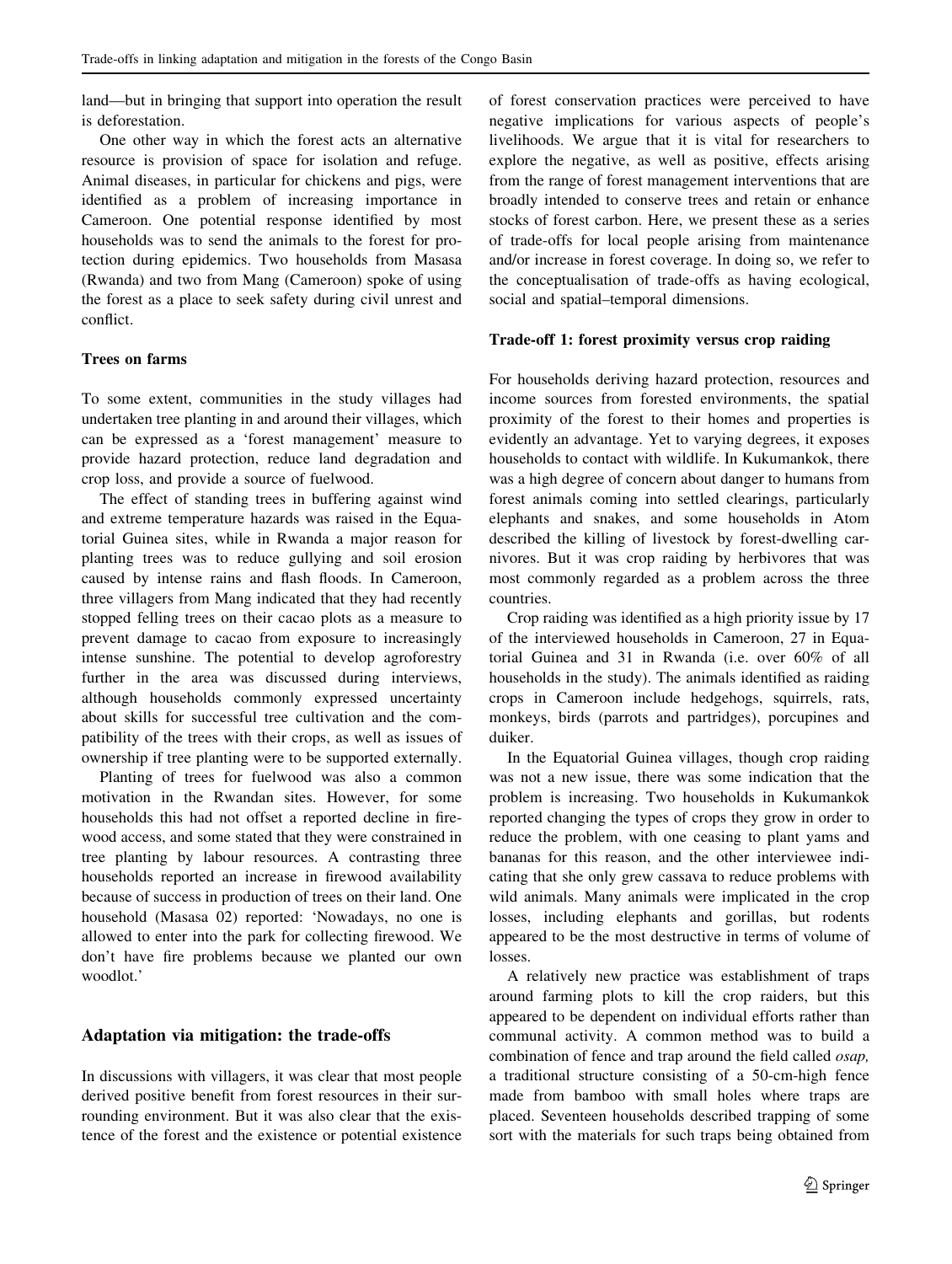the forest. One household described the futility of such methods against larger animals like elephants and gorillas but it would appear that their greatest problem was with much smaller animals. Interestingly the nature of bushmeat hunting at Atom was described as changing due in part to the intensity of crop raiding. For example, one household stated: 'there has been a change in the type of hunting and traps because nowadays I do not hunt for commercial reasons, but to protect my crops' (Atom 09). The setting of traps was primarily a crop-protection measure, but the trapped animals were commonly used as a supplementary source of meat.

In Rwanda, the problem animals were buffalo, monkey and porcupines, entering farmland around the fringes of the Volcanoes National Park. This was a major concern in Masasa, especially, and there was a sense of injustice expressed by several households that they did not receive compensation from the park authorities for their losses. The issue of inadequate compensation schemes for crop losses and animal attacks is a recurrent theme for many communities living around protected areas (Nyhus et al. [2005](#page-12-0)). One household in Masasa had quite an interesting ecological perspective on why crop raiding was becoming an increasing problem. The interviewee noted that: 'In the 1970s our agriculture had a high yield even if there were animals coming from the park that were raiding our crops' (Masasa 12). He then continued to explain that, in his view, in 2003, the vegetation in the park started to change because of a change in conservation practice:

….before people were allowed to cut dry trees and bamboo, but when they stopped people from cutting those trees and bamboo, it destroyed the equilibrium that was set by the people. Dried bamboo when they fall on the ground do not allow other herbs and grasses to grow. This caused a shortage of grass for animals and they come out of the park and raid our crops. (Masasa 12).

This discussion of the conflict between local forests as a source of ecosystem services and a source of harm illustrates different dimensions of trade-offs. The main ecological dimension of the trade-off does not so much result from the protection of one service leading to reduction in another. Instead, it is a matter of coincident effects: where the provision of one set of beneficial services involves the production of at least one ecosystem 'disservice', namely harmful wildlife such as rodents. Several authors have recently drawn attention to the idea that the existence of positive services from ecosystem functioning logically also implies the existence of negative ecological impacts, at least for certain actors and interests (e.g. Few [2013;](#page-11-0) Lele [2013;](#page-11-0) Sandbrook and Burgess [2015](#page-12-0)). This trade-off connects with both social and spatial dimensions in that some

households were more vulnerable to the disservices than others, because of the location of their fields and homes, and because some were more able to cope with the disservice (e.g. trapping animals) and even turn the rise in rodent populations into a service (e.g. food source). There was also a local–global dimension to this trade-off in that external national/global stakeholders enjoyed the benefits of forest protection without suffering from the associated disbenefits.

#### Trade-off 2: forest coverage versus land for farming

Some households in the study expressed a strong desire to see the forest preserved as much as possible, but, for most, a preservation ethic was replaced by perspectives that were much more utilitarian. For many the existence of the forest was not only a source of forest resources but an opportunity to access land. In Cameroon, 23 households indicated that they had increased their land size since household formation, and several openly explained that they had acquired new land by clearing the primary forest. In common with shifting cultivation practice, a few households explained that they were working land further from their homes because the productivity of the soil was better and they experienced fewer problems with crop diseases. There was a strong reaction from most interviewees to the idea of placing strict controls on this practice. The response of one household was:

We cannot create farms without cutting down trees. It will be very bad if it is forbidden. We will no more have food to eat. Talk to the forest exploiters; they are the problem. What can a poor farmer working with his hands do to this immense forest? (Djalobekue 06).

Not surprisingly, a hypothetical question on the possible reforestation of agricultural land posed to households in Cameroon provoked strongly negative responses from most households. In Equatorial Guinea the idea of controlling further deforestation in secondary forest land divided opinions evenly among interviewees, although several households stated that they already leave areas fallow for extended periods of time (2–10 years) or that they would expect to be compensated if they were not allowed to clear. A fairly positive response, however, was expressed about the idea of converting plots to agroforestry in the communities, with all households in Atom expressing support for the idea. But the strength of their underlying priority to rise out of poverty was paramount, and must be recognised. Direct questions about cash crops in the communities in both Cameroon and Equatorial Guinea led to virtually unanimous support for increasing production, on the ground that this would raise incomes, enabling them to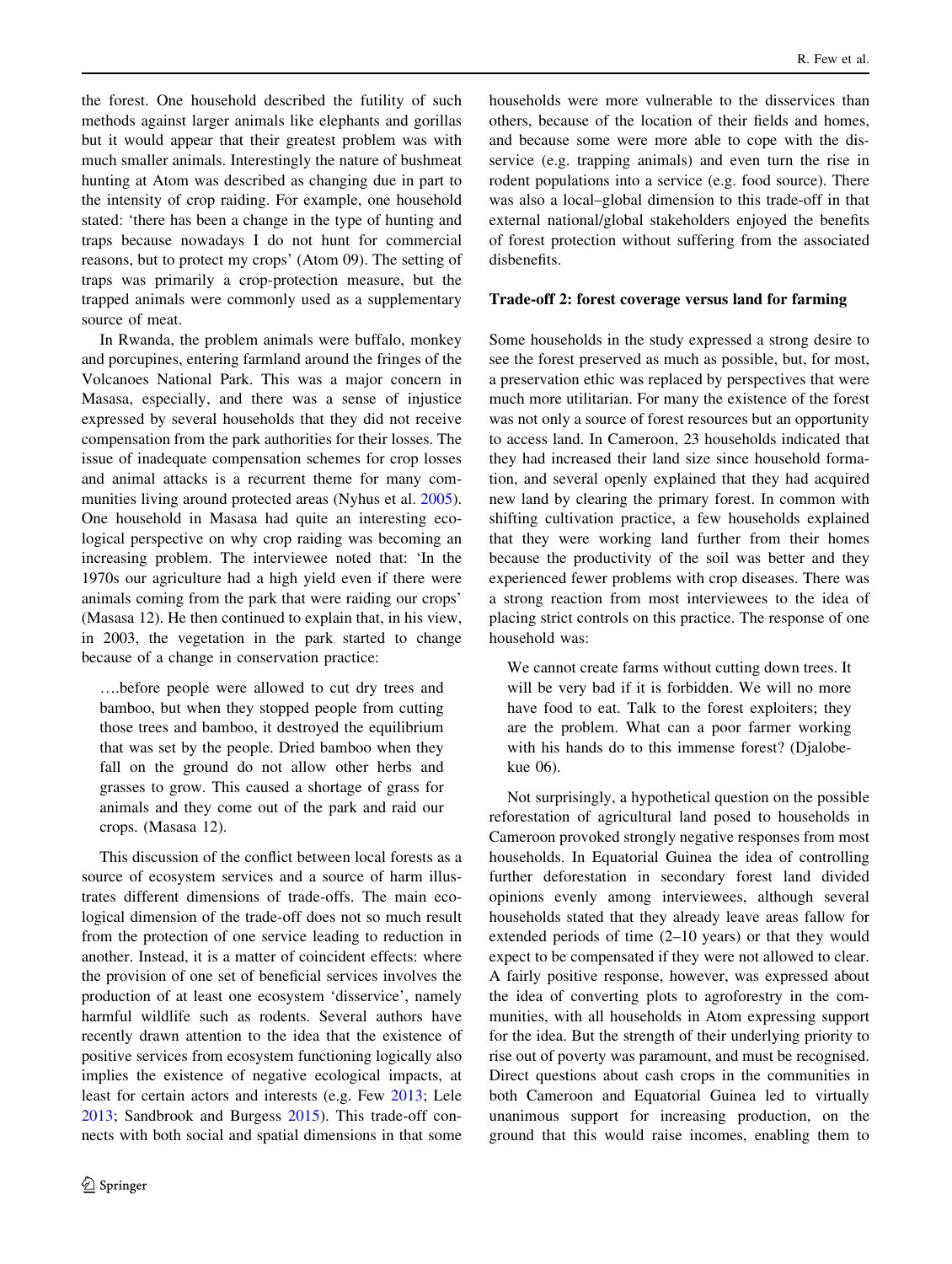improve their lives through the building of better homes, sending their children to school, and purchase of material goods.

In the case of the Rwanda communities, the land issue is quite different, because the national park is strictly protected and rural population density high. Those that were acquiring land were predominantly doing so through a formalised tenure system of buying land or inheritance of increasingly fragmented family plots. Households were therefore almost unanimously concerned about any potential expansion of the park and generally felt that even if compensation for land purchase were received, it would fall short of replacing the assets that the households currently possessed. Even a policy of reforestation on steeper slopes to protect against soil erosion raised major concerns about production losses.

The trade-off between managing lands for forest conservation versus farms was not only social but also ultimately an ecological one wherein the prioritisation of preserving biodiversity and regulating ecosystem services constrained the productive ecosystem service of generating subsistence and cash crops on farms. As previous work has found (e.g. Raudsepp-Hearne et al. [2010\)](#page-12-0), this is a critical trade-off and one we consider central to the difficulties of achieving win– win solutions combining mitigation and adaptation. The reality in all our field sites is that economic development is clearly central to the ability to adapt to climate change. Agroforestry certainly appeared to hold promise and this was starting to be recognised by some villagers. But for the majority of villagers, economic development was seen to depend on farming, with strong emphasis placed on cash crops such as cocoa. This again demonstrates the strong spatial–temporal trade-offs involved in ecosystem management decisions, in that there are not currently any well-developed mechanisms in the case study sites for alleviating this trade-off between local, short-term development needs, and long-term global needs for mitigation.

#### Trade-off 3: resource conservation versus access to resources

Controls on the exploitation of forest resources can be a means to ensure they are sustainably managed as well as preserving ecosystem and biodiversity integrity. However, the sustainable management of resources is only meaningful to local people if they retain access to user rights in some sense (FAO [2014\)](#page-11-0).

In Rwanda, for the communities around the Volcanoes National Park the tightening of restrictions and/or their enforcement generated livelihood impacts for some households. Change in access to resources was reported as a cost by 13 households interviewed. One villager described the impact:

During the past years when there was poverty, we entered into the forest for collecting bamboo and if these were sold we find some money to buy food. We put our beehives into the forest…. Nowadays, all these actions are not allowed to be made in the park. (Masasa 02).

Loss of the chance to collect firewood in the park was the most common complaint, voiced by 10 households, although there was a greater expression of acceptance of this situation than, for example, the impacts of crop consolidation policy. One household stated: 'we're affected but there's nothing to do, because they are the programs of our government for our common interests.' (Masasa13). Another householder described having to reduce the number of cattle he owned because, in combination with control on grazing within the park, the government implemented a law that all cattle be confined:

Our main activity was to raise cattle. We had 10 cows, 8 goats, 1 sheep and 12 rabbits. Our livestock used to graze in the park and we did not have a problem of feeding them. After, the government policy was to raise livestock in stables and to cultivate grass for them. As we did not have sufficient land, our livestock started to reduce in number (Masasa12).

In the sites in Equatorial Guinea and Cameroon, existing restrictions were much weaker and people's access to forest resources not strongly controlled. Interviewees were therefore asked to speculate how greater restrictions associated with a more rigorous forest conservation and management approach might affect them. The main concern raised in Equatorial Guinea was continued access to bushmeat. Households who spoke against controls on hunting stated that they depended heavily on meat for food and income, and were concerned that a prohibition would result in increased crop-raiding activities. However, on balance, slightly more households stated that they were in favour of hunting controls—most households indicated that they did not consume much meat or that they could simply purchase frozen goods instead. Some still wanted compensation for such a loss.

Interviewees in Cameroon were more solidly against a limitation on hunting, with 32 speaking against it and only five in favour. Reasons for opposing such a control included low levels of livestock in the village, bushmeat as a traditional source of nutrition, and loss of opportunity to sell the meat for income generation. Concern was also raised that increased timber concessions in the area would entail greater restrictions on access: 'If the concession is enlarged, we cannot enter everywhere we want to collect what we want' (Djalobekue 05). Two Baka households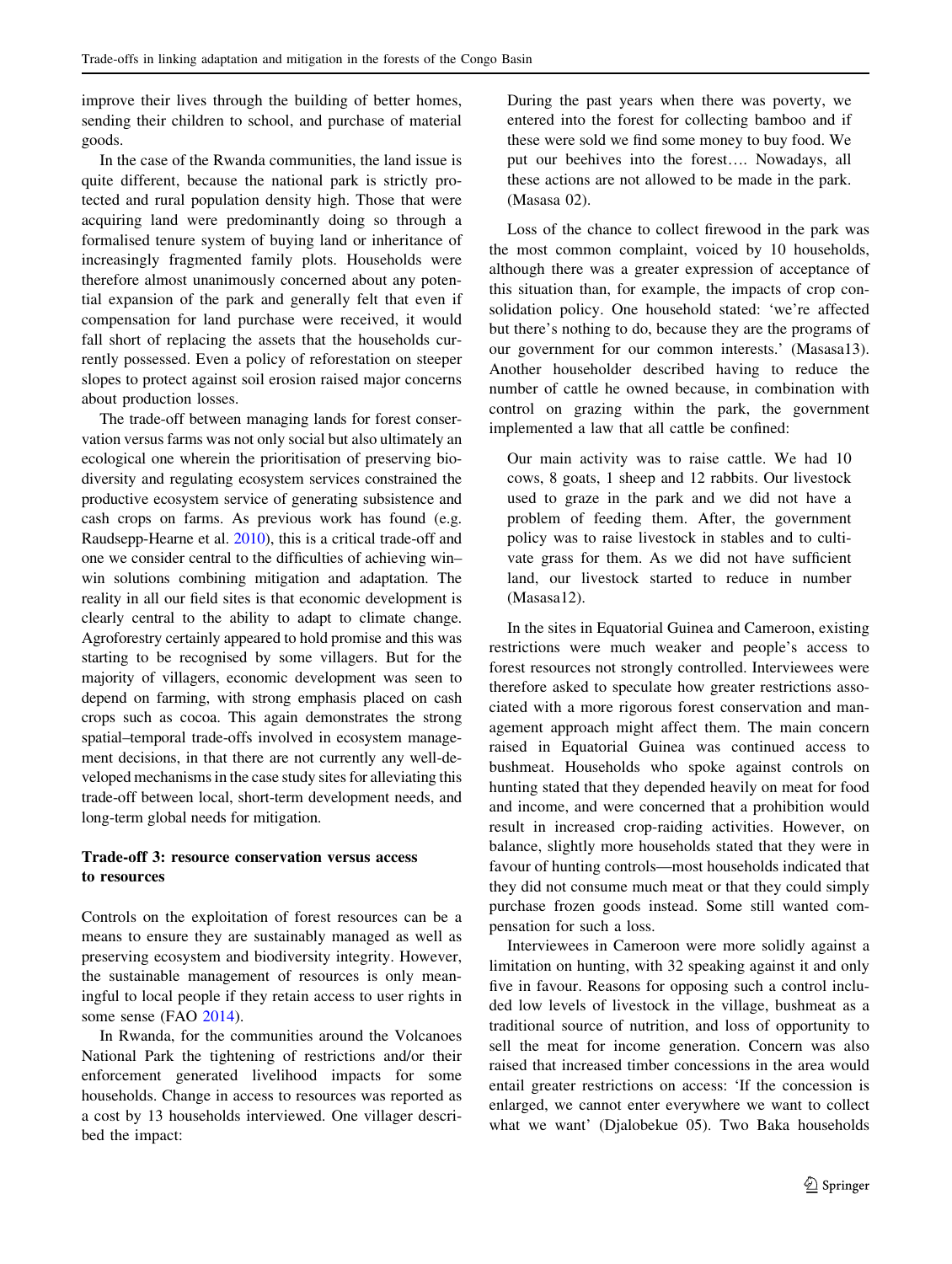spoke explicitly about their fundamental relationship with the forest, and the cultural impact of being removed from the forest on their family and well-being. One simply stated: 'The forest is our god. The Baka is nothing without the forest. It represents everything for us' (Mang 20).

The case of the Baka provides us with an important reminder that socio-ecological trade-offs cannot all be understood in terms of economic values. The values expressed here by the traditionally forest-dwelling Baka are cultural and not commensurate with financial interests. This places additional constraints on the ability to find mechanisms that will alleviate trade-offs, seeing that financial compensation might fail to address the real sense of loss for some stakeholder groups.

# Trade-off 4: external intervention versus local ownership

The final trade-off concerns management regimes and ownership. Strengthened forest management and conservation actions tend to entail greater degree of intervention from the state and non-governmental actors. The interviewees expressed concerns for the implications of ceding greater control over forest resources to external actors, a finding that mirrors that in a study of carbon sequestration projects across Africa by Jindal et al. ([2008\)](#page-11-0).

In the Cameroon sites, there was concern expressed especially over the potential expansion of forest concessions in the area, and the inability of villagers to enter forests that are being actively managed by the timber industry. Some anger was expressed about the power of logging companies to exclude people from forest land—set against a traditional system that allows people to gain ownership of the forest land that they clear and pass it down to future generations. There were allegations of corruption by the village leadership in relation both to the actions of timber companies and the government. One household in Mang stated:

The leaders of the village did not know how to defend our interest in front of the government and the whites $2$  who are exploiting our forests. They were given money secretly for them to allow the cutting of trees around us. Now we have no wood for our own construction (Mang 14).

In Equatorial Guinea, households were very positive about the potential for legalisation of community-managed forests in their area. The predominant reason for this was utilitarian in that it was seen as a means of preventing logging companies from claiming forest land without providing compensation to local people. However, even the management of community forests established around the villages in Cameroon raised questions around ownership and transparency. More than half of the interviewed households (22) claimed to have no knowledge of the existence of community forests, bringing into question the extent to which their use and management is broadly community-based. Another 3–4 households in each village described active exclusion from participation in the community forest management.

In Rwanda, concerns over external management of reforested land were a major issue for villagers. It appeared that private woodlots in both villages were subject to government control over felling, with permits required from local government. Kamiro interviewees described the process as cumbersome and indicated that a harvest of timber in one woodlot impacted on the likelihood of gaining permission to harvest in a neighbouring lot that might be owned by a different individual. If there were to be reforestation programmes on steep slopes, people who were in favour of this were most concerned as to whether or not they would in fact be the owners of such plantations (as opposed to the government). In the words of one householder: 'If the program obliges us to plant trees in our lands and become owners of them, we will accept but if those trees become the property of the government they will affect us negatively' (Kamiro 03). The same concerns over ownership rights were raised even when interviewees discussed the potential for development of agroforestry in the area. Thus, as we have seen with previous trade-offs, the development of mechanisms to reconcile the interests of adaptation and mitigation cannot be reduced only to financial planning, such as projected revenues from agroforestry.

More broadly, policy intervention on land management in Rwanda has generated further examples of reduced local control over resource use (Dawson et al. [2016\)](#page-11-0). Under the Crop Intensification Program (MINAGRI [2008\)](#page-12-0), locations are typically expected to specialise in no more than three out of the seven government priority crops, with even more severe constraints on what individual farmers are allowed to grow. Farmers complained that this undermined the traditional systems of polyculture that have evolved locally as an adaptation to complex environmental conditions. One householder from Kamiro village explained that in the past if a harvest such as maize was damaged by weather conditions then the household could usually still rely on the yield from other crops. Another from the same village added:

We have to accept it, but the remaining problem is when the authorities enforce the community to plant one crop. This crop may not grow well and causes

<sup>&</sup>lt;sup>2</sup> 'Whites' here refers to outsiders and not necessarily to a skin some problems including hunger (Kamiro 09).' colour.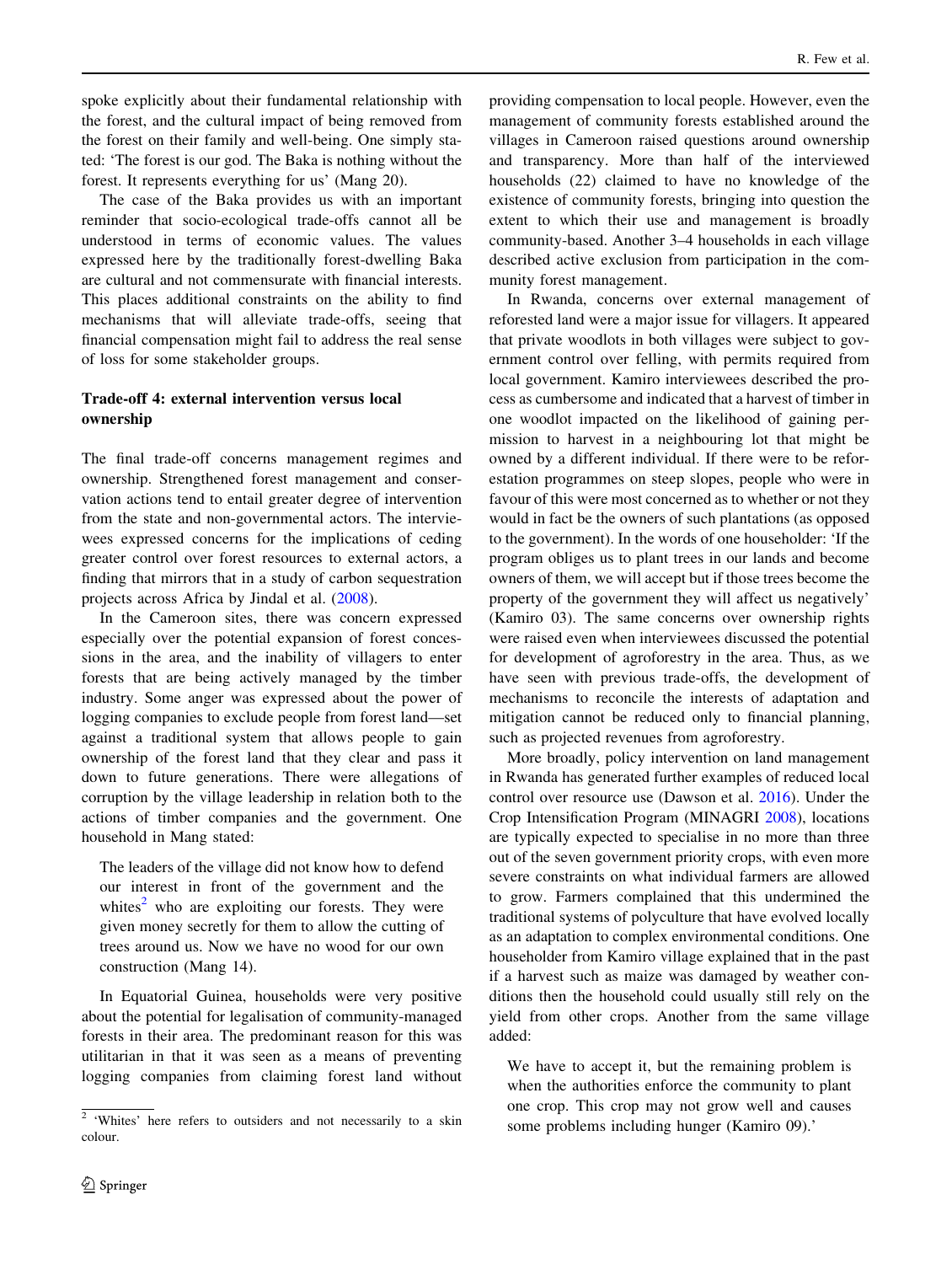# Conclusion

Most of the authors writing about the potential for synergy recognise that achieving mitigation and adaptation gains presents major challenges (e.g. Locatelli et al. [2010](#page-11-0); Robledo et al. [2012;](#page-12-0) Sonwa et al. [2012](#page-12-0)). Some see a need to unblock the potential through awareness raising and improved governance. But others underline that we also need to understand more about the role forests can play in reducing vulnerability and promoting adaptation. We argue that this must mean taking a step back from conceptual argument and using empirical research to critically assess the assumptions on which ideas of synergy are founded.

The exploratory case studies discussed in this paper, though limited in geographical scope, nevertheless provide illustrative evidence to inform discussions on the role of forests in fostering adaptation for the poor while simultaneously addressing mitigation. Across the study villages in three countries, there were commonly held perceptions that climatic stresses impacted on livelihoods, focussing especially on erratic rainfall patterns and increasing unpredictability of the seasons. Whether the perceived climatic variations constituted a genuine climate change trend is open to question, but it is key to note that climatic stress was perceived to affect the productivity and susceptibility to disease of crops. These impacts, compounded by other environmental and socio-economic stresses, in turn impacted on lives, livelihoods and well-being among the households we interviewed.

Villagers also described positive benefit from the existence of forests and forest resources in their surrounding environment. Many villagers directly accessed water, firewood, bamboo, bushmeat, fruits, medicinal plants and other NTFPs from the forests. Forests also constituted a source of land for farming and an opportunity for isolation of animals during epidemics, while tree planting on farms in the study sites variously provided firewood, stabilisation of soils and protection from extreme events. On the face of it, then, in these villages we have a situation in which people were likely to face ongoing climatic stresses and in which forested landscapes were likely to provide continuing forms of hazard protection, sources of income and subsistence and alternative sources of resources.

However, it was also clear that people held complex, and often ambiguous, perspectives on forests, and that the existence of forest and of forest conservation and management practices were also perceived to have negative implications for livelihoods and resilience. Bringing together evidence from the 126 interviews in different zones of the Congo Basin, and across different management regimes (including protected areas, community forests, logging concessions and more open-access forests) we can identify four main trade-offs expressed within people's perspectives. First, while the proximity of the forest confers advantages in terms of accessibility to resources, it also constitutes a threat to livelihoods in terms of crop raiding by wild animals. Second, measures to conserve or extend forest coverage increase abundance of forest resources but constrain availability of land for farming. Third, conservation restrictions can preserve ecosystem integrity but can also restrict the rights of local people to access the resources that might strengthen resilience. Fourth, if strengthened forest management implies greater external intervention then it may lead to a loss of local power and control over forest resources.

The negative implications expressed by villagers will come as no surprise to many working in forest management, and constitute issues that can to some extent be ameliorated through more people-centred approaches to ecosystem management. However, they do bring sharply into relief the potential for assumptions about synergistic mitigation—adaptation gains to be unravelled by on-theground socio-environmental realities. Part of this disconnect may come down to a focus on 'forest-dependent communities' in discussions of synergy: 'dependency' by definition implies that conserving forests is supportive for livelihoods, because it conserves ecosystem services for livelihoods. This, conceptually, paves the way for the idea of ecosystem-based adaptation. But it is evident that many, probably most populations, living in close association with forests, do not have a simple form of dependency on forest resources: most such people have access to alternative resource options and differing interests in management of the forests that complicate perspectives and priorities. The idea that their resilience will be strengthened by a forestbased adaptation cannot necessarily be assumed.

Indeed, where broad-based adaptation gains are more likely to be demonstrable is in situations where a compromise between optimal carbon sequestration (and/or biodiversity conservation) and livelihood resilience is inherent in their design. Such attempts at achieving synergies will tend to involve interventions that seek complex forest composition (rather than carbon monocultures) and ones that adopt landscape scale planning to include relationships between forests and agriculture (D'Amato et al. [2011](#page-11-0); Harvey et al. [2014\)](#page-11-0).

The findings of the research highlight the need to understand both the limits of synergy, and the constraints and trade-offs for rural livelihoods that may be associated with a forest conservation agenda driven by the additional impetus of carbon sequestration. The search for synergy may be conceptually laudable, but if forest management actions do not take account of on-the-ground contexts of constraints and social trade-offs then the result of those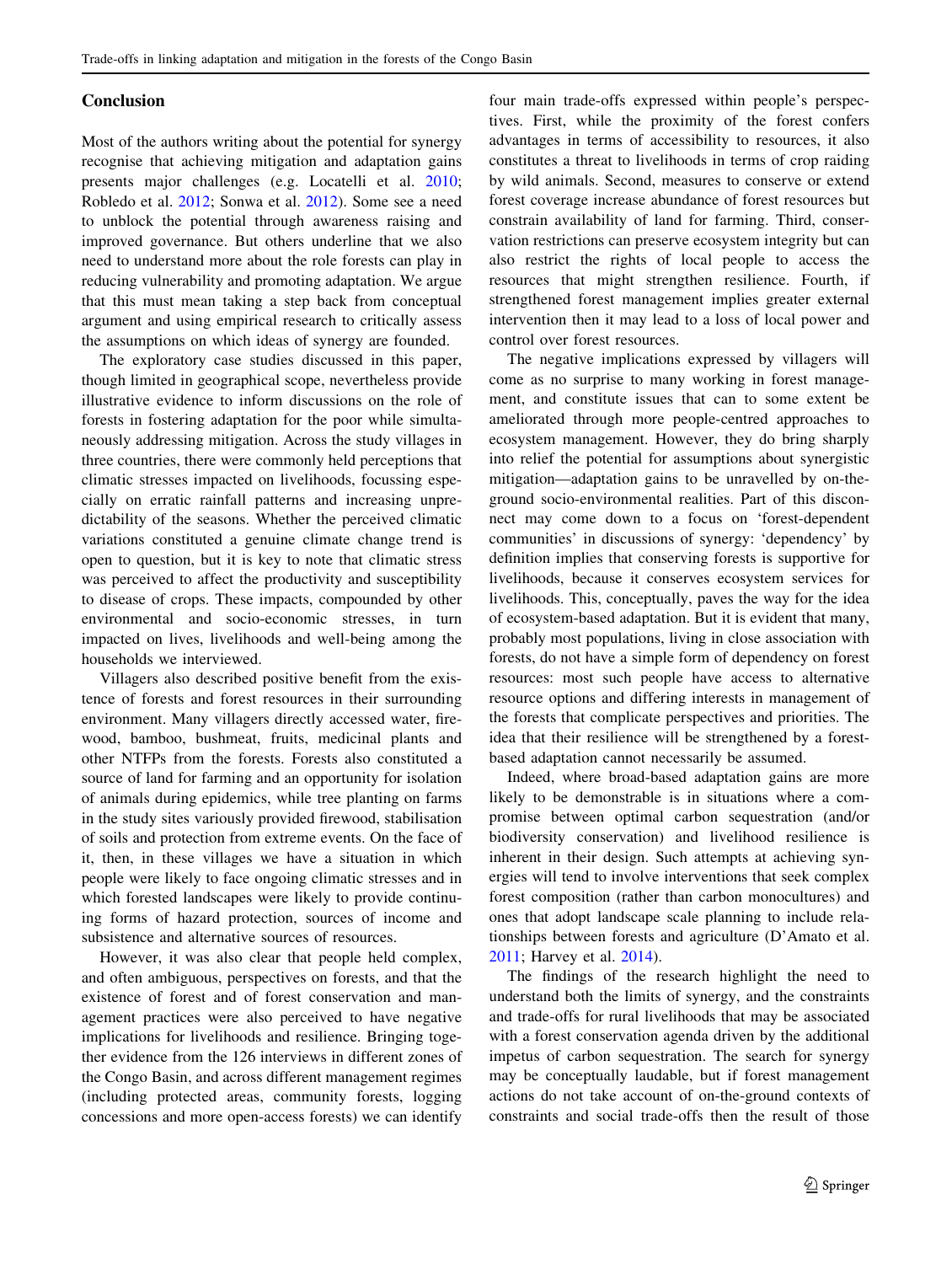<span id="page-11-0"></span>actions risks undermining wider livelihood resilience and ultimately the chances for adaptation of those most vulnerable to climate change.

Acknowledgements The research was part of a wider collaborative project, Climate Change and Forests in the Congo Basin (COBAM) led by Centre for International Forestry Research (CIFOR). We are very grateful to all those who have helped to make this study possible. In Rwanda, the work was facilitated by ARECO, and in particular: Dancille Mukakamari, Jean-Pierre Mugabo, Emmanuel Dufitumukza. Field data collection was greatly assisted by Assumpta Uzamukunda and Laura Rurangwe. In Cameroon, the work was supported by CIFOR (Yaounde), in particular Anne-Marie Tiani, Charlotte Pavageau and Flore Ndong; by Stockholm Environment Institute (Oxford), in particular Tahia Devisscher and by ROSE, in particular Gerard Sindemo. Field assistance was provided by Chrislain Kenfack and Sylvie Asso. In Equatorial Guinea the work was supported by INDEFOR, in particular Fidel Esono Mba, Diosdado Obiang Mbomio and Juan Abeso; and by SEI, Monica Coll Besa. Field assistance was provided by Angeles Mang Eyene and Alfonso Mikue. COBAM is supported through an African Development Bank grant to the Economic Community of Central African States for financing the Congo Basin Ecosystems Conservation Support Program.

Open Access This article is distributed under the terms of the Creative Commons Attribution 4.0 International License ([http://crea](http://creativecommons.org/licenses/by/4.0/) [tivecommons.org/licenses/by/4.0/\)](http://creativecommons.org/licenses/by/4.0/), which permits unrestricted use, distribution, and reproduction in any medium, provided you give appropriate credit to the original author(s) and the source, provide a link to the Creative Commons license, and indicate if changes were made.

# References

- Anderson K (2015) Duality in climate science. Nat Geosci 8(12):898–900. doi:[10.1038/ngeo2559](http://dx.doi.org/10.1038/ngeo2559)
- Bele MY, Tiani AM, Somorin OA, Sonwa DJ (2013) Exploring vulnerability and adaptation to climate change of communities in the forest zone of Cameroon. Clim Change 119:875–889. doi:[10.](http://dx.doi.org/10.1007/s10584-013-0738-z) [1007/s10584-013-0738-z](http://dx.doi.org/10.1007/s10584-013-0738-z)
- Bennett EM, Peterson GD, Gordon LJ (2009) Understanding relationships among multiple ecosystem services. Ecol Lett 12:1394–1404. doi[:10.1111/j.1461-0248.2009.01387.x](http://dx.doi.org/10.1111/j.1461-0248.2009.01387.x)
- Cardinale BJ, Duffy JE, Gonzalez A, Hooper DU, Perrings C, Venail P, Narwani A, Mace GM, Tilman D, Wardle DA, Kinzig AP (2012) Biodiversity loss and its impact on humanity. Nature 486(7401):59–67. doi[:10.1038/nature11148](http://dx.doi.org/10.1038/nature11148)
- D'Amato AW, Bradford JB, Fraver S, Palik BJ (2011) Forest management for mitigation and adaptation to climate change: insights from long-term silviculture experiments. For Ecol Manage 262:803–816. doi[:10.1016/j.foreco.2011.05.014](http://dx.doi.org/10.1016/j.foreco.2011.05.014)
- Daw T, Coulthard S, Cheung W, Brown K, Abungeg C, Galafassia D, Petersona GD, McClanahanh TR, Omukotoi JO, Munyij L (2015) Evaluating taboo trade-offs in ecosystem services and human wellbeing. PNAS 112:6949–6954. doi[:10.1073/pnas.1414900112](http://dx.doi.org/10.1073/pnas.1414900112)
- Dawson N, Martin A, Sikor T (2016) Green revolution in sub-Saharan Africa: implications of imposed innovation for the wellbeing of rural smallholders. World Dev 78:204–218. doi:[10.1016/j.](http://dx.doi.org/10.1016/j.worlddev.2015.10.008) [worlddev.2015.10.008](http://dx.doi.org/10.1016/j.worlddev.2015.10.008)
- Devisscher T, Bharwani S, Tiani AM, Pavageau C, Kwack NE, Taylor R (2013) Current vulnerability in the Tri-National de la Sangha landscape, Cameroon. Working paper 107, CIFOR, Bogor, Indonesia
- Dkamela GP (2011) Le contexte de la REDD+ au Cameroun: causes, agents et institutions. Papier Occasionnel 57. CIFOR, Bogor, Indonesia
- FAO (2014) State of the World's forests: enhancing the socioeconomic benefits from forests. Food and Agriculture Organization of the United Nations, Rome
- Few R (2013) Health, environment and the ecosystem services framework: a justice critique. In: Sikor T (ed) The justices and injustices of ecosystem services. Earthscan, London, pp 140–160
- Few R, Gross-Camp ND, Martin A (2014) Vulnerability, adaptation and mitigation in the forests of the Congo Basin: a critical investigation. Working Paper 48, DEV Working Paper Series, The School of International Development, University of East Anglia, UK
- Frame DJ, Macey AH, Allen MR (2014) Cumulative emissions and climate policy. Nat Geosci 7:692–693. doi[:10.1038/ngeo2254](http://dx.doi.org/10.1038/ngeo2254)
- Gebauer C, Doevenspeck M (2015) Adaptation to climate change and resettlement in Rwanda. Area 47(1):97–104. doi[:10.1111/area.](http://dx.doi.org/10.1111/area.12168) [12168](http://dx.doi.org/10.1111/area.12168)
- GoEG (Government of Equatorial Guinea) (1997a) Ley nº 1/1997, de fecha 18 de febrero, sobre el uso y manejo de los bosques. Gobierno de Guinea Ecuatorial, Malabo, Equatorial Guinea
- GoEG (Government of Equatorial Guinea) (1997b) Decreto n 97/1.997, de fecha 12 de Agosto, por el que se aprueba el Reglamento de Aplicaci6n de la Ley Sobre el Uso y Manejo de los Bosques. Gobierno de Guinea Ecuatorial, Malabo, Equatorial Guinea: 121–138
- Harris NL, Brown S, Hagen SC, Saatchi SS, Petrova S, Salas W, Hansen MC, Potapov PV, Lotsch A (2012) Baseline map of carbon emissions from deforestation in tropical regions. Science 336:1573–1576. doi:[10.1126/science.1217962](http://dx.doi.org/10.1126/science.1217962)
- Harvey CA, Chacón M, Donatti CI, Garen E, Hannah L, Andrade A, Bede L, Brown D, Calle A, Chará J, Clement C, Gray E, Hoang MH, Minang P, Rodríguez AM, Seeberg-Elverfeldt C, Semroc B, Shames S, Smukler S, Somarriba E (2014) Climate-smart landscapes: opportunities and challenges for integrating adaptation and mitigation in tropical agriculture. Conserv Lett 7:77–90. doi[:10.1111/conl.12066](http://dx.doi.org/10.1111/conl.12066)
- Howe C, Suich H, Vira B, Mace GM (2009) Creating win–wins from trade-offs? Ecosystem services for human well-being: a metaanalysis of ecosystem service trade-offs and synergies in the real world. Glob Environ Change 28:263–275. doi:[10.1016/j.gloenv](http://dx.doi.org/10.1016/j.gloenvcha.2014.07.005) [cha.2014.07.005](http://dx.doi.org/10.1016/j.gloenvcha.2014.07.005)
- Ibarra JT, Barreau A, Campo CD, Camacho CI, Martin G, McCandless S (2011) When formal and market-based conservation mechanisms disrupt food sovereignty: impacts of community conservation and payments for environmental services on an indigenous community of Oaxaca, Mexico. Int For Rev 13:318–337. doi:[10.1505/ifor.13.3.318](http://dx.doi.org/10.1505/ifor.13.3.318)
- Jindal R, Swallow B, Kerr J (2008) Forestry-based carbon sequestration projects in Africa: potential benefits and challenges. Nat Resour Forum 32:116–130. doi[:10.1111/j.1477-8947.2008.00176.x](http://dx.doi.org/10.1111/j.1477-8947.2008.00176.x)
- Kongsager R, Corbera E (2015) Linking mitigation and adaptation in carbon forestry projects: evidence from Belize. World Dev 76:132–146. doi:[10.1016/j.worlddev.2015.07.00](http://dx.doi.org/10.1016/j.worlddev.2015.07.00)
- Lele S (2013) Environmentalisms, justices and the limits of ecosystem services frameworks. In: Sikor T (ed) The justices and injustices of ecosystem services. Earthscan, London, pp 119–139
- Locatelli B, Brockhaus M, Buck A, Thompson I (2010) Forests and adaptation to climate change: challenges and opportunities. In: Mery G, Katila P, Galloway G, Alfaro RI, Kanninen M, Lobovikov M, Varjo J (eds) Forests and society—responding to global drivers of change, vol 25. IUFRO World Series, Vienna, pp 21–42
- Locatelli B, Pavageau C, Pramova E, Di Gregorio M (2015) Integrating climate change mitigation and adaptation in agriculture and forestry: opportunities and trade-offs. Wiley Interdiscip Rev Clim Change 6(6):585–598. doi:[10.1002/wcc.357](http://dx.doi.org/10.1002/wcc.357)